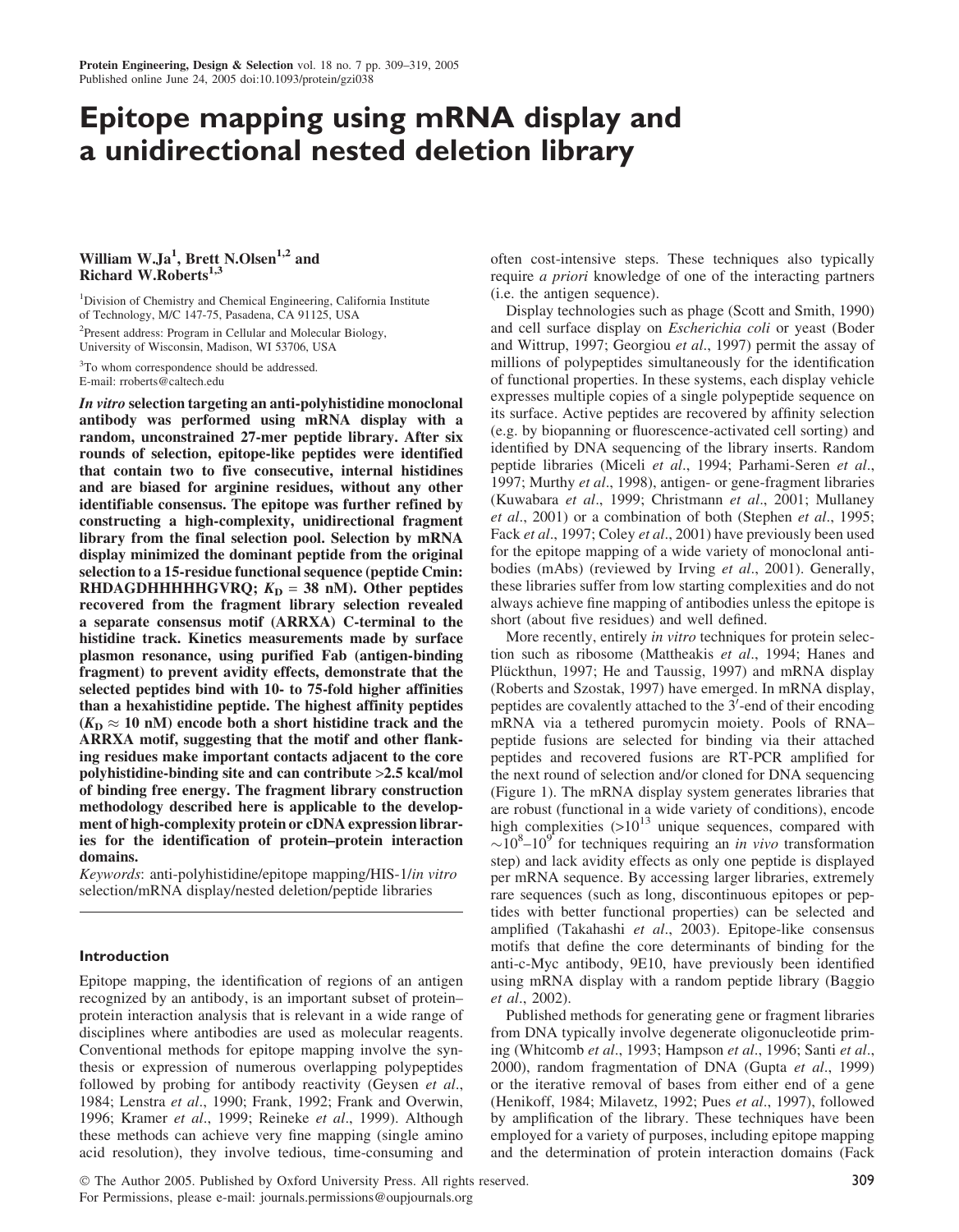

Fig. 1. In vitro selection scheme using mRNA display. The starting dsDNA pool (top, center) which encodes the peptide library is transcribed in vitro. Purified mRNA is enzymatically ligated to a puromycin–DNA oligo prior to RNA– peptide fusion formation via in vitro translation. Purified RNA–peptide fusions are reverse transcribed and affinity selected on to the immobilized antibody target. Eluted cDNA is used as the template for PCR for the next cycle of selection.

et al., 1997; Kuwabara et al., 1999; Christmann et al., 2001; Coley et al., 2001; Mullaney et al., 2001; McPherson et al., 2002). Because of the random nature of library construction, the majority of sequences in these libraries are non-viable owing to frameshifts and ligations in the anti-sense orientation. Techniques have been described to maintain gene orientation using a pair of degenerate primers with constant  $5'$  sequences used sequentially in the amplification of cDNA (Hampson et al., 1996) or mRNA (Hammond et al., 2001; McPherson et al., 2002). However, these methods are technically challenging and may be prone to poor library coverage owing to biased hybridization to target sequences (Telenius et al., 1992; Zhang and Byrne, 1999).

A further advancement of mRNA display technology is described here, where we describe a robust method for generating unidirectional, nested deletion libraries. As mRNA display facilitates selection from pool sizes larger than previously possible, improvements are needed for generating libraries with broad coverage while maintaining high sequence complexity. Here, parent DNA sequences are partially digested with DNase I. The resulting fragments are then directionally amplified, maintaining the sense orientation and used to generate an mRNA display library. We used this method to identify a 15-mer peptide that binds with high affinity to an anti-polyhistidine mAb from an initially enriched population of 35-mer, epitope-like sequences. The fragment library selection also revealed a new motif important for high affinity, demonstrating how sequence length may be an important factor in delineating an specific binding requirements. The methods described here should be highly applicable towards the isolation of minimal protein interaction domains from cDNA or protein expression libraries using mRNA display.

## Materials and methods

#### General

 $L$ -[<sup>35</sup>S]Methionine (<sup>35</sup>S-Met) was purchased from PerkinElmer Life Sciences. Other reagents and solvents were obtained from Sigma-Aldrich or VWR International, unless noted otherwise. All buffer components for RNA and RNA–peptide fusions were made with diethyl pyrocarbonate-treated doubly distilled water. DNA oligos were synthesized at the Caltech Biopolymer Synthesis and Analysis Facility and were desalted by OPC purification, with the e[xception](http://keck.med.yale) [of](http://keck.med.yale) [DNA](http://keck.med.yale) [te](http://keck.med.yale)mplate 130.2, which was obtained from the W. M. Keck Foundation Biotechnology Resource Laboratory (http://keck.med.yale. edu) and purified by urea–PAGE (Ellington and Pollard, [2001\).](http://paris.chem.yale.edu/extinct.html) [Oligo](http://paris.chem.yale.edu/extinct.html) [and](http://paris.chem.yale.edu/extinct.html) [peptide](http://paris.chem.yale.edu/extinct.html) [concent](http://paris.chem.yale.edu/extinct.html)rations were determined by UV spectrophotometry using a calculated extinction coefficient (http://paris.chem.yale.edu/extinct.html). Protein concentrations were determined by measuring the UV absorbance at 205 nm (Scopes, 1974). The val[ues](http://paris.chem.yale) [obtained](http://paris.chem.yale) [with](http://paris.chem.yale) [this](http://paris.chem.yale) [m](http://paris.chem.yale)ethod were within 5% of those obtained using a calculated extinction coefficient at 280 nm for the protein (http://paris.chem.yale. edu/extinct.html).

#### mRNA display library construction

Construction of a random peptide library for mRNA display selections has been described in detail previously (Liu et al., 2000; Keefe, 2001; Baggio et al., 2002). Briefly, the anti-sense DNA oligo 130.2 [5'-AGC GCA AGA GTT ACG CAG CTG  $(SNN)_{27}$  CAT TGT AAT TGT AAA TAG TAA TTG TCC C;  $S = C$  or G, N = A, C, G or T] was PCR amplified with primers 47T7FP (5'-GGA TTC TAA TAC GAC TCA CTA TAG GGA CAA TTA CTA TTT ACA ATT AC) and mycRP (5'-AGC GCA AGA GTT ACG CAG CTG) to produce the initial template containing a T7 promoter, a 5'-untranslated region (UTR), an ATG methionine start codon, 27 random amino acids and a constant  $3'$ -end that encoded the peptide, QLRNSCA. In vitro transcription, purification of the mRNA and splint-mediated ligation of the puromycin linker oligo (pF30P:  $5'$ -A<sub>21</sub>[S9]<sub>3</sub>ACC-P, S9 = spacer phosphoramidite 9,  $\bar{P}$  = puromycin, 5'-phosphorylated with phosphorylation reagent II, Glen Research; splint: 5'-TTT TTT TTT TTN AGC GCA AGA GT) were performed as described (Ja and Roberts, 2004) to produce puromycin-conjugated templates (mRNA–F30P).

#### RNA–peptide fusion preparation and selection

Purified mRNA–F30P templates were translated in rabbit reticulocyte lysate (Red Nova lysate, Novagen) according to the manufacturer's instructions with optimized conditions (100 mM KOAc, 0.5 mM MgOAc and 0.5  $\mu$ M mRNA– F30P) and additional L-Met (0.5 mM final, 1 ml total reaction volume) or  $35S-Met$  labeling (150  $\mu$ l reaction). Following the incubation step at 30 $\degree$ C, KOAc and MgCl<sub>2</sub> were added to 585 and 50 mM (final), respectively, and the reactions were incubated on ice for 15 min to facilitate RNA–peptide fusion formation. Radioactively labeled and non-labeled RNA–peptide fusions were pooled and subsequently purified with oligo dT-cellulose (New England Biolabs) as described (Ja and Roberts, 2004). Purified fusions were concentrated (Microcon YM-30, Millipore) and reverse transcribed according to the manufacturer's instructions (Superscript II, Invitrogen) with excess mycRP primer in a 100 µl reaction.

The matrix preparation and all selection steps were performed at  $4^{\circ}$ C. The reverse-transcribed fusions, in 1 ml of selection buffer (50 mM HEPES–KOH, pH 7.5, 100 mM NaCl, 10 mM  $MgCl_2$ , 10 mM NaF, 30 µM AlCl<sub>3</sub>, 0.05% Tween 20, 1 mM  $\beta$ -mercaptoethanol ( $\beta$ -ME) and 5  $\mu$ M GDP), were pre-cleared by rotating with 20 µl of protein G–Sepharose (4B Fast Flow, Sigma) for >1 h. The supernatant was transferred to the target matrix [80 µg of  $His_{6}$ –TEV– $G_{i\alpha1}$  (Lee *et al.*,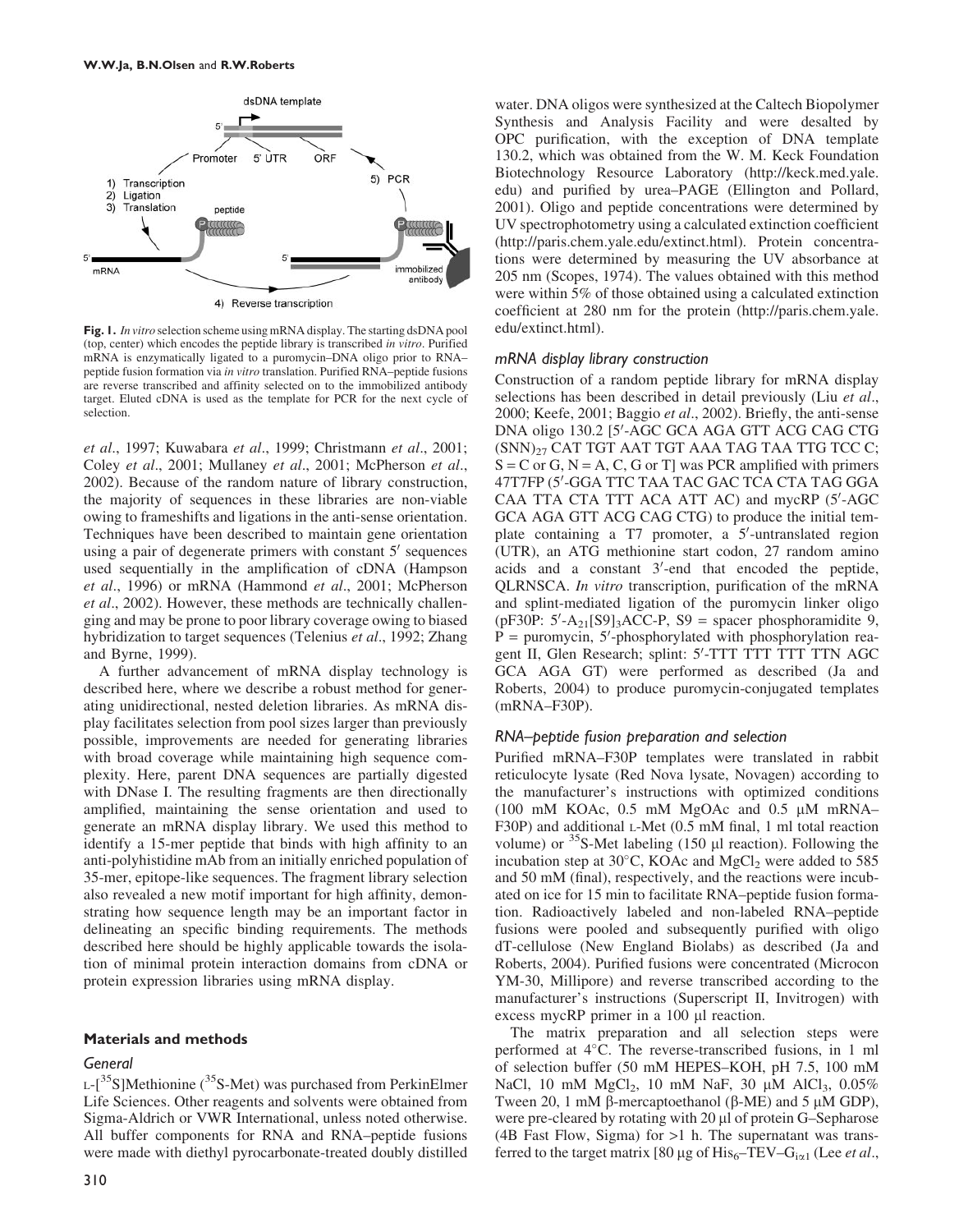1994) immobilized by 40  $\mu$ g of anti-polyhistidine mAb (clone HIS-1, catalog No. H1029, Sigma) on 20 µl of protein G–Sepharose] and rotated for 1 h. The matrix was washed with  $3 \times 1$  ml of selection buffer and the bound RNA– peptide fusions were eluted with  $2 \times 200$  µl of 4% acetic acid through a 0.45 µm spin filter (SpinX, Costar). Washes and an aliquot of the elution were scintillation counted (LS 6500, Beckman Coulter) to determine the amount of bound fusions.

The eluted fusions were either desalted and concentrated by ultrafiltration (Microcon YM-30) or frozen and dried by vacuum centrifugation. After resuspension in doubly distilled water or 10 mM Tris–HCl, pH 8, samples were PCR amplified for the next cycle of selection and/or for DNA sequencing (TOPO TA cloning, Invitrogen). Subsequent selection rounds were performed similarly, except that smaller translation reactions were used (300  $\mu$ l non-labeled, 100  $\mu$ l <sup>35</sup>S-Met-labeled). Unblocked mAb (without the  $His<sub>6</sub>$ -tagged protein) was used as the target in the sixth round of selection, when it was realized that the peptides were specific for the mAb.

# RNA–peptide fusion binding assay

Aliquots of purified <sup>35</sup>S-Met-labeled RNA–peptide fusions were treated with RNase (DNase-free, Roche) and added to  $\sim$ 15 µl of protein G–Sepharose matrix (with or without  $\sim$ 10 µg of anti-polyhistidine mAb) in 1 ml of selection buffer. Mixtures were rotated at 4°C for 1 h and washed with  $3 \times 1$  ml of selection buffer. The percentage binding was determined by scintillation counting of the washes and the matrix.

## Fragment library construction and selection

First-strand cDNA was produced from the mRNA of a selected library by reverse transcription with dUTP instead of dTTP nucleotides (Superscript II). The mRNA was subsequently removed with RNase H (Roche) and the single-stranded cDNA was purified by spin-column (QIAquick, Qiagen). To generate cDNA fragments, a partial digest was performed on 30 pmol of cDNA ( $\sim$ 1.2 µM final concentration) with 0.25 U of DNase I (Invitrogen) in  $1 \times$  DNase I buffer (10 mM Tris–HCl, pH 7.4, 2.5 mM  $MgCl<sub>2</sub>$  and 0.1 mM CaCl<sub>2</sub>) at 15<sup>o</sup>C for 10 min. DNase I was removed using DNase Removal Reagent (Ambion), according to the manufacturer's instructions.

Second-strand cDNA was generated by random hexamer priming and fill-in with a processive polymerase (Sequenase v2.0, Amersham Biosciences). cDNA fragments were mixed with 125 pmol of myc6-N6-FP (5'-ATC TCT GAA GAG GAC CTG NNN NNN) in T7 reaction buffer (Amersham Biosciences). After heating the sample to  $60^{\circ}$ C and cooling on ice to anneal the primers,  $dNTP$  (200  $\mu$ M each nucleotide, final), DTT (10 mM, final) and Sequenase v2.0 (13 U) were added and the reaction was incubated at  $37^{\circ}$ C for 20 min. The enzyme was heat inactivated at  $90^{\circ}$ C for 5 min. First-strand cDNA was removed by adding uracil–DNA glycosylase (UDG, 30 U, New England Biolabs) and incubating at  $37^{\circ}$ C for 20 min. After heat inactivating the UDG, ssDNA longer than  $\sim$  50 bases was gel purified with QiaEX II (Qiagen) from a 4% agarose gel (Frohlich and Parker, 2001). A second fill-in reaction was performed with 3myc-N6-RP (5'-AAA TGC ACA AGA GTT GCC CTC GNN NNN N) as before. The dsDNA was subsequently purified on a 2% agarose gel (QIAquick).

PCR using primers T7mycFP (5'-GGA TTC TAA TAC GAC TCA CTA TAG GGA CAA TTA CTA TTT ACA ATT ACA ATG GAA CAG AAA CTG ATC TCT GAA GAG GAC CTG) and psn3mycRP (5'-AAA TGC ACA AGA GTT GCC CTC G) produces the initial library (containing a T7 promoter, a 5'-UTR, an ATG methionine start codon, the fragment domain and a constant 3'-end) suitable for mRNA display selection. The PCR resulted in a smear of products ranging from 100 to 200 bp and DNA corresponding to 150–200 bp was gel purified (QIAquick) and used as the starting template. RNA–peptide fusions were prepared as described above, except that the puromycin moiety was coupled to the mRNA by UV photo-crosslinking with oligo psn-mycF15P  $(5'-[Ps]$ -UGC ACA AGA GUU G-dA<sub>15</sub>-[S9]<sub>2</sub>-dCdC-P, where unlabeled bases are  $2'$ -OMe RNA, Ps = psoralen C6, S9 = spacer phosphoramidite  $9$ ,  $P =$  puromycin, Glen Research) as published previously (Kurz et al., 2000). A modified selection buffer  $[1 \times PBS, 1 \text{ mM } \beta$ -ME, 1 mM EDTA, 0.05% Tween 20,  $0.2\%$  (w/v) BSA and 1  $\mu$ g/ml yeast tRNA (Roche)] was used in the fragment library selection. In the second and third rounds of selection, the matrix was more stringently washed by incubating the mAb-bound RNA–peptide fusions in buffer containing poly-L-His  $(0.15 \text{ mg/ml}, P2534, Sigma)$  and His<sub>6</sub> peptide (60  $\mu$ M, Covance Research Products) for  $\sim$ 40 min at 4C (Boder and Wittrup, 1998).

## Direct binding assay of in vitro translated peptides in lysate

Individual clones (in pCR4-TOPO vector, Invitrogen) were PCR amplified with primers 47T7FP and mycRP, in vitro transcribed, urea–PAGE purified and in vitro translated (Red Nova Lysate) with <sup>35</sup>S-Met labeling according to the manufacturer's instructions. An aliquot of the translation reaction  $(4 \mu l)$  was added directly to an assay tube  $(600 \mu)$  of fragment selection buffer, 10 μl of protein G–Sepharose, 5 μg of anti-polyhistidine mAb). After rotating at  $4^{\circ}$ C for 1 h, the Sepharose was washed with  $6 \times 600$  µl of fragment selection buffer in a 0.45 µm spin filter (SpinX) and bound peptides were eluted with  $2 \times 20$  µl of 0.05% SDS. Half of the sample was analyzed via tricine SDS– PAGE along with  $2 \mu$  of the original translation reaction for comparison. After electrophoresis, gels were destained (40% methanol and 10% acetic acid) for 20 min, dried under vacuum and imaged via autoradiography (Storm Phosphorimager, Amersham Biosciences). Peptide band intensities were analyzed with ImageQuant software (Amersham Biosciences).

#### Peptide synthesis/protein purification

Peptides were synthesized on an ABI 432A Synergy peptide synthesizer (Applied Biosystems) using Fmoc chemistry. Peptides included the sequence  $GGYK-NH<sub>2</sub>$  at their C-terminus, where  $\bf{K}$  is biotinyllysine (biocytin, BAchem) and -NH<sub>2</sub> represents C-terminal amidation. The tyrosine residue, used for quantitation by UV absorbance, was omitted from the synthesis for peptides that already contained a tryptophan and/or tyrosine. Crude peptides were deprotected in TFA–thioanisole– 1,2-ethanediol (450, 25, 25  $\mu$ l, 2 h at room temperature), precipitated with methyl tert-butyl ether, purified to >95% purity by reversed-phase HPLC on a semi-preparative  $C_{18}$  column  $(250 \times 10 \text{ mm } i.d., Vydac)$  and confirmed by MALDI-TOF mass spectrometry.

Several peptide sequences were expressed in  $E$ .*coli* as in vivo biotinylated maltose-binding protein (MBP) fusions using a vector derived from pDW363 (Tsao et al., 1996). The MBP gene from pDW363 was amplified by successive PCR (primers 35.3 5'-GGA CTA GTA AAA TCG AAG AAG GTA AAC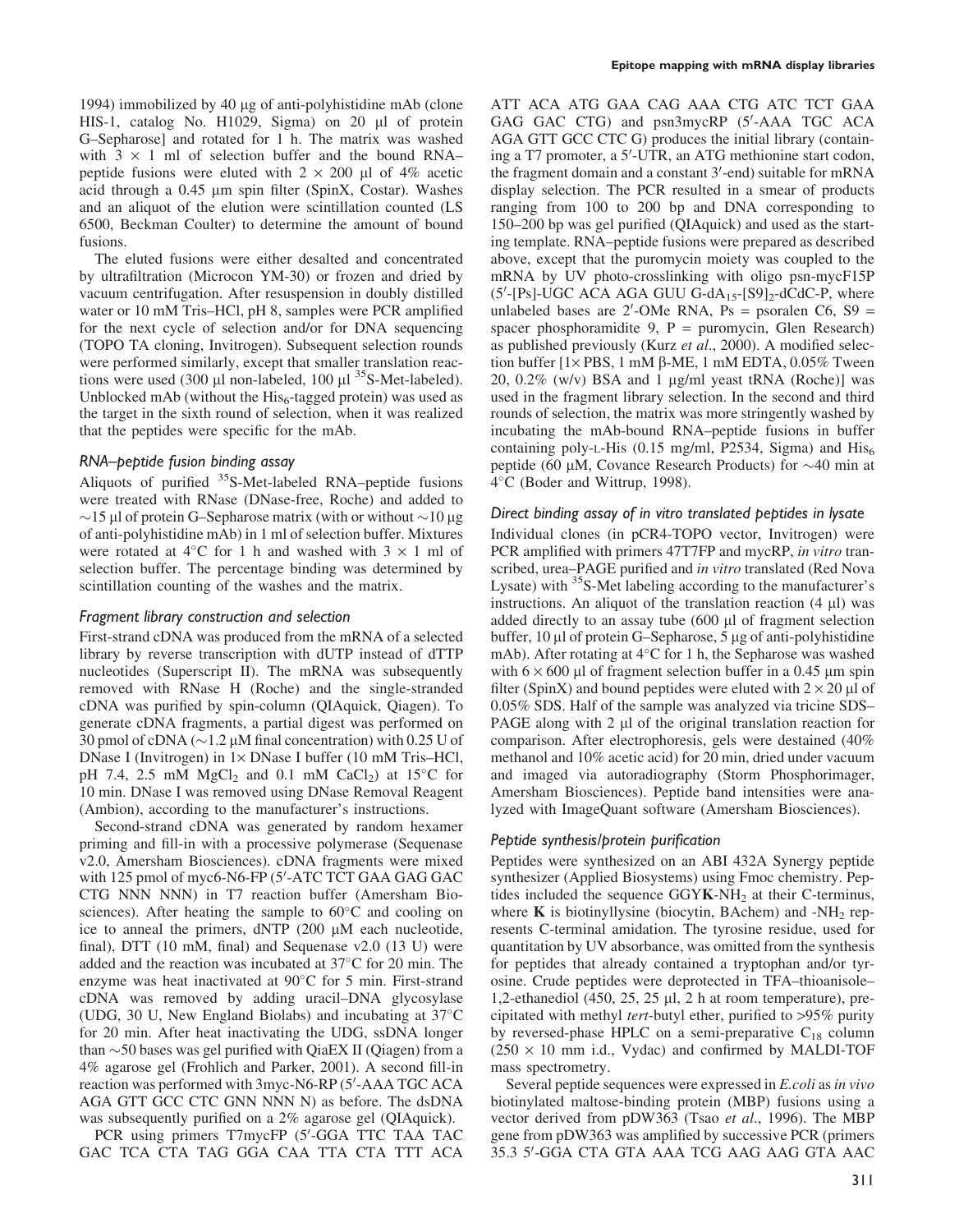TGG TAA TC and 35.4 5'-CCA TTG GAT CCT TAA TTA GTC TGC GCG TCT TTC AG, then primers 84.1 5'-GAG CAC TCG AGC GGT GCG AAT TCA AAC AAC ATC GAG GGG CGC GCC GGT GGC ACT AGT AAA ATC GAA GAA GGT AAA CTG GTA ATC and 29.3 5'-CCA TTG GAT CCT TAA TTA GTC TGC GCG TC). The PCR-amplified fragment and pDW363 were digested with XhoI/BamHI, purified and ligated to produce the pDW363B vector.

DNA templates encoding peptides B and C were amplified by PCR using the universal forward primer 29.4 (5'-TGA AGT CTG GAG TAT TTA CAA TTA CAA TG) and a templatespecific reverse primer that added an *SpeI* site. *BpmI/SpeI*digested dsDNA was co-ligated into XhoI/SpeI digested pDW363B with DNA linkers (XhoI linker 5'-TCG AGC TCT GGA GGC ATC GAG GGT CGC AT and BpmI linker 5'-GCG ACC CTC GAT GCC TCC AGA GC) to produce the expression vector. Inserts contained an N-terminal bio-tag (MAGGLNDIFEAQKIEWHEDTGGSS), peptide B or C and a C-terminal MBP fusion. The vectors produce a dicistronic mRNA which encodes the bio-tag–peptide–MBP fusion and biotin holoenzyme synthetase (birA), an enzyme that attaches biotin to the single lysine in the bio-tag in vivo. Protein expression with 30 ml cultures of E.coli BL21 cells was performed as described (Tsao et al., 1996). Cells were lysed with B-PER (Pierce) and MBP fusions were purified on monomeric avidin– agarose (Pierce) according to the manufacturer's instructions. Purified proteins were concentrated and desalted into  $1 \times PBS$ by ultrafiltration (Centriprep YM-10, Millipore).

The  $His_{6}$ –TEV– $G_{i\alpha1}$  was expressed and purified as described previously (Lee et al., 1994). Briefly, E.coli expression cultures were lysed by French press and successively purified by FPLC on metal chelate affinity, anion-exchange and size-exclusion columns. Protein purity was assayed by SDS–PAGE. MALDI-TOF analyses on TEV protease-treated  $His_{6}$ –TEV– $G_{i\alpha1}$  were consistent with the epitope tag being removed. For the surface plasmon resonance (SPR) experiments,  $His<sub>6</sub>-TEV-G<sub>i\alpha1</sub>$  was biotinylated using EZ-Link Sulfo-NHS-LC-biotin (5-fold excess, Pierce) according to the manufacturer's instructions. Excess reagent was quenched with ethanolamine and the biotinylated protein was desalted on an NAP-10 column (Amersham Biosciences).

Anti-polyhistidine mAb in ascites fluid was affinity purified on protein G-Sepharose in  $1 \times$  PBS/0.1% Triton X-100, eluted with 0.1 M citric acid buffer, pH 3, and immediately neutralized with buffer. After concentration and buffer exchange (Centriprep YM-50) into papain buffer (20 mM phosphate, pH 7, 10 mM EDTA), the antigen-binding fragment (Fab) was generated and purified using an ImmunoPure Fab Preparation Kit (Pierce), according to the manufacturer's instructions.

## Surface plasmon resonance

SPR measurements were made at  $25^{\circ}$ C on a Biacore 2000 (Biacore) equipped with either SA (streptavidin) sensor chips or research-grade CM5 sensor chips (Biacore) with aminecoupled streptavidin (ImmunoPure, Pierce). The CM5– streptavidin chips were prepared in-house by standard NHS/ EDC amine coupling (Biacore) and achieved >1100 RU of immobilized streptavidin per flow cell. HBS-EP [20 mM HEPES, pH 7.4, 150 mM NaCl, 3 mM EDTA and 0.005% (v/v) surfactant P20 (Tween 20)] was used as the running buffer for all experiments. Biotinylated ligands were diluted in HBS-EP to 1 nM and immobilized to individual flow cells  $(\sim 10 \text{ RU}$  for peptides and  $\sim 100 \text{ RU}$  for proteins). Flow cell 1 was left as a streptavidin negative control in all sensor chips. To collect kinetic data, a concentration series of Fab in HBS-EP was injected for 2 min at 35 µl/min over all flow cells and dissociation was observed for 3 min. The Fab samples were injected in random order, interspersed with a number of buffer blank injections for double referencing (Myszka, 2000). Flow cells were regenerated between Fab injections with a 0.5 min wash of 2.5 M NaCl at 100 µl/min. Raw data were processed with Scrubber and analyzed with CLAMP using a 1:1 bimolecular interaction model (Myszka and Morton, 1998).  $K_D$  values were calculated  $(k_d/k_a)$  from the on and off rates determined by CLAMP. Standard free energies of binding were calculated from the  $K_D$  values  $[\Delta G^{\circ} = -RT \ln(C/K_D)$ ,  $R = 1.987 \times 10^{-3}$  kcal/mol.K,  $T = 298.15$  K and  $C = 1$  mol/l].

# **Results**

## Peptide selection against an anti-polyhistidine mAb

The peptide selection experiment, originally designed to target a  $His<sub>6</sub>$ -tagged protein immobilized by an anti-polyhistidine mAb, utilized a random, unconstrained 27-mer peptide library. During PCR and transcription the complexity of the library was maintained by having at least  $7 \times 10^{13}$  sequences at the start of each reaction. The initial mRNA display pool contained at least  $10^{12}$  unique peptide sequences, estimated from the initial mRNA and methionine concentrations in the translation reaction, out of a maximum complexity of  $20^{27}$  peptides  $(\sim 1.3 \times 10^{35})$ .

Five rounds of selection were performed on the immobilized anti-polyhistidine mAb, pre-saturated with an N-terminal  $His<sub>6</sub>$ tagged protein (Figure 2A). Bound RNA–peptide fusions were eluted with acetic acid, which generally recovered >80% of the remaining  ${}^{35}S$  counts. To determine the progress of the selection, a separate 35S-Met-labeled RNA–peptide fusion pool from the fifth round was purified, RNase-treated and assayed for binding (Figure 2B). This assay revealed specific binding of the peptide pool (now modified only at the C-terminus with puromycin and a short DNA linker) to the antibody rather than to the immobilization matrix (protein G–Sepharose) or to the  $His<sub>6</sub>$ -tagged protein. The reduced binding observed when a  $His<sub>6</sub>$  peptide competitor was added further evinced that the selected sequences specifically targeted the antigen-binding region of the mAb. A sixth round of selection, performed with unblocked mAb as the target, demonstrated that the enrichment for active peptides against the mAb was essentially complete (Figure 2A).

DNA sequencing of the final sixth round pool revealed a variety of peptides containing two to five consecutive His residues with no other apparent consensus except a bias for Arg residues C-terminal to the His-track (Table I). The Histrack was seen in various positions in the random region of the library, suggesting that specific locations in the random domain were not favored for mAb recognition. One sequence, peptide C, emerged as the dominant member of the selected library (Table I). Further rounds of selection using  $His<sub>6</sub>$  peptide and/or poly-L-His as competitors in the selection buffer generally resulted in changes in the percentage of peptide C in the pool rather than the emergence of new, beneficial mutations or peptides defining a single consensus (data not shown). Peptide C remained the most prevalent sequence in all subsequent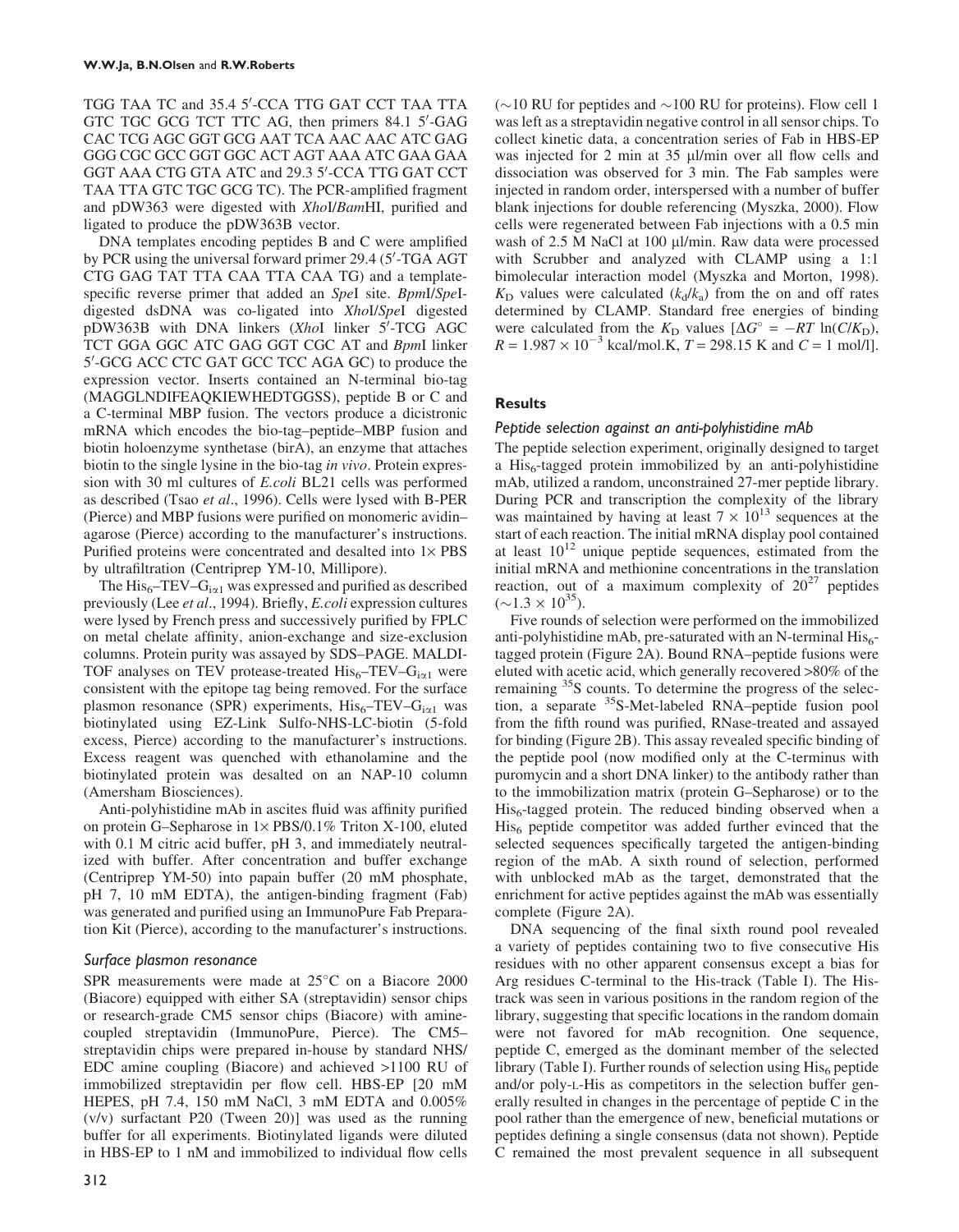

Fig. 2. Selection of peptides against the anti-polyhistidine mAb. (A) The percentage binding from each round of selection was determined by scintillation counting of an aliquot of the <sup>35</sup>S-Met-labeled RNA–peptide fusions before and after affinity selection on the immobilized antibody.  $(B)$  Binding assay of the fifth round mRNA display library. Purified, <sup>35</sup>S-labeled fusions from the fifth round pool were RNase treated (resulting in peptides covalently coupled to the puromycin–DNA linker) and assayed on the protein G–Sepharose matrix with and without immobilized anti-polyhistidine mAb. The addition of 10 mM hexahistidine peptide competitor resulted in reduced binding to the mAb, suggesting that the selected peptides interact specifically with the antigenbinding site.

selection rounds, with a collective frequency of 20 out of 53 sequences (Table I).

#### Selection with an mRNA display fragment library

To identify the minimal peptide sequence necessary for highaffinity binding, a nested deletion library was constructed from the peptide C-dominated library. This library is composed of fragments of DNA that encode shorter stretches of the parent peptides. Initial attempts to generate nested deletions using random priming on cDNA resulted in nearly full-length sequences (unpublished observations), possibly due to the strand-displacement abilities of the tested polymerases (I.N.Hampson, personal communication; Hamilton et al., 2001). This attribute was exploited in the final fragmentation scheme (Figure 3A). DNase I was used to generate random fragments from the cDNA of a functional library. Various dilutions of DNase I were used to find the optimal conditions for producing a range of ssDNA products from  $\sim$ 50 to 130 bases (data not shown). Successive random priming and fill-in reactions with a modified T7 polymerase and primers containing 3'-random hexamers produced the initial DNA pool. PCRamplified dsDNA was purified to retain fragments between Table I. Peptide sequences from anti-polyhistidine mAb selection using a random 27-mer librarya

| <b>YRTNHHYDVGRFAARGRRD</b>  |               |
|-----------------------------|---------------|
| NGRSSMNWRSQEITRYTSEHHYRMAFL |               |
| PEOYDHHHLEARRRASSTROVRARARR |               |
| RAYTPHHHAEGRLVRLEPHPAPYKNRT |               |
| YYVKNRLHHHRLARLVAAEHAHRLRVO |               |
| NKRNLSYPWSHHHOVARRTHMRAOHTM |               |
| RPTKNFEAEVVRSTGPMHHHDTAKQRY |               |
| DFLTYNKSMGGRPTNFRHHHSSVVOSO |               |
| DEPEVVGRVLGERPAGALADHHHMMKW |               |
| EVLHGHHHVVARVRASCTGPTRRASCA | (6/53)        |
| HVYEKANNRLGHKHHHLAARRRSKSWN |               |
| SNKGFSWRKKGMAVTPNRHLHHHMVAH |               |
| TNHRHHHGVLERRODILTGSLIEHKH  |               |
| ILKRLREQHRHHHAAAHHVRVRRRGRH |               |
| NYTTRRAEWNRODAHRHHHOEARRGAL | A(3/53)       |
| SKKDNAVGLOELRLREGHRHHHDVMLT |               |
| KKVRGHHRHHHOVALLDAAERGPGRMS |               |
| GTHHHHAMAVLAELGMNPMGFALPDMW |               |
| AGVHHHHDAARGGTRSRRSTPRSATRR | $\frac{1}{2}$ |
| TMNWHHHHENGLRARMYDAGRR      |               |
| KVRRDVMRWHHHHRMARRKANR      | B(4/53)       |
| RVODRLGHRAVOPVLHHHHOAARRRVR |               |
| AALHHHHHDAGRASAMRRPGTPATSWR |               |
| DGHPERHDAGDHHHHHGVROWRLISTG | C(20/53)      |
|                             |               |

<sup>a</sup>Only the random domain is shown. Sequences contained between two and five consecutive histidines and were aligned at the C-terminal end of the His-track. A consensus was not observed except for a strong bias for Arg several residues C-terminal to the His-track. His and Arg residues are shown in bold. The frequency (out of 53) is shown for peptides that appeared more than once from DNA sequencing of individual clones. For these sequences, amino acids that differed between clones are in italics, with the most common residue at that position shown. Several sequences contained multiple deletions that shortened the random domain but left the C-terminal constant region intact and in-frame. The sequence marked with an asterisk contained a 2 bp insertion which resulted in a frameshift of the C-terminal constant region (not shown). Peptides A, B and C are named.

150 and 200 bp, corresponding to peptides  $\sim$ 10–30 amino acids long.

Because stop codons hinder RNA–peptide fusion formation, the 3'-constant sequence of the fragment library was chosen such that TAA, TAG and TGA codons did not exist in any frame. The 5'-constant region added a c-Myc epitope tag and provided a primer site for subsequent PCR amplification (for additional attachment of the T7 promoter and UTR sequence). This method resulted in a unidirectional fragmented pool; all transcribed RNA maintained the sense orientation. DNA sequencing of the initial pool demonstrated reasonable representation of the dominant sequence (peptide C) and confirmed that one-third of the sequences were in-frame, as expected (Figure 3B). DNA alignments with peptide C derivatives typically contained several mismatches at the beginning and end of the fragment region, most likely due to imperfect annealing of the random hexamer primers.

The nested deletion library was used for selection against the anti-polyhistidine mAb (Figure 3C). Poly-L-His and  $His<sub>6</sub>$  peptide were used as competitors in the second and third rounds. Although the binding of the second and third round pools was similar, more RNA–peptide fusions were retained after the stringent, competitive wash in the third round, suggesting that the washes were indeed enriching the pool for the highest affinity peptides. DNA sequencing of the final pool revealed three distinct classes of peptides (Table II). Class 1 sequences were fragments corresponding to N- and C-terminal deletions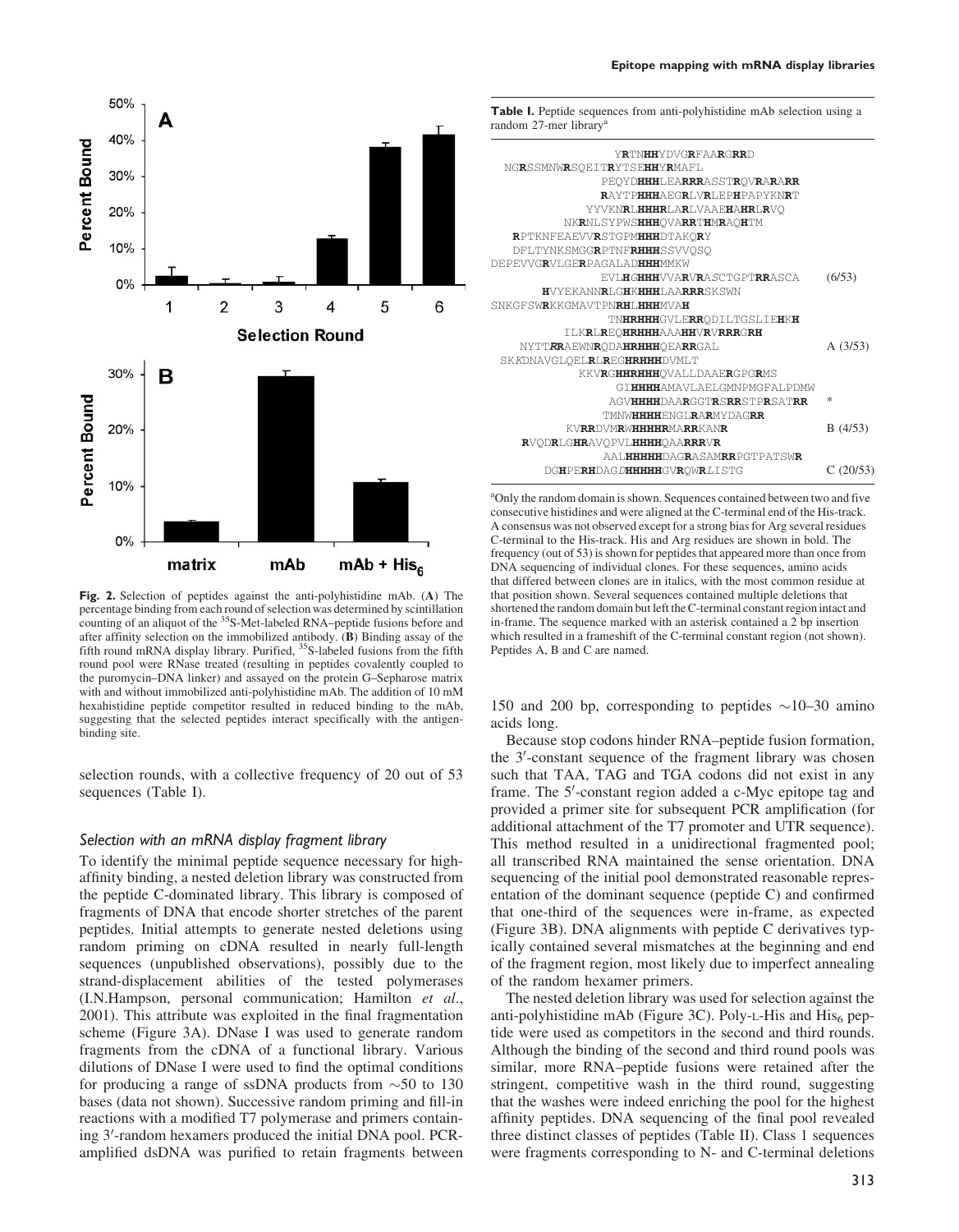

Fig. 3. Construction of a unidirectional nested deletion library. (A) Single-stranded cDNA is obtained by reverse transcription of mRNA templates with dUTP. After fragments are produced by a partial DNase I digest, a randomly-primed fill-in reaction is performed with degenerate DNA hexamers containing a constant 5' sequence, resulting in complete second-strand cDNA for each fragment. Uracil–DNA glycosylase (UDG) is used to remove first-strand cDNA and the anti-sense strand is filledin again by random priming. The constant region of the second primer encodes a suitable peptide sequence in all three frames (lacking stop codons) and serves as the reverse primer site for subsequent PCR. PCR of the resulting dsDNA produces the initial library suitable for in vitro selection. (B) Representation of the peptide C parent DNA sequence in the initial fragment library. The 5'-UTR, peptide coding region and 3'-constant region are in black, white and gray, respectively. The bases spanned by each library member are shown. Sequences marked with an asterisk are in-frame with the 5'-constant region added during the generation of the library. The sequence spanning bases 4–89 is also viable assuming translation occurs at the first Met codon. (C) Selection of the peptide fragment library on anti-polyhistidine mAb. The percentage of recovered fusions (black) was determined as in Figure 2. In the second and third rounds, the competitive washes (gray) removed a portion of the initially bound counts.

of peptide C. A sequence alignment of the fragments identified RHDAGDHHHHHGVRQ (peptide Cmin) as a minimal functional sequence for peptide C.

The majority of fragments recovered after the selection came from parent sequences other than peptide C (Table II, Class 2). An alignment of peptides D and E (which collectively represented 40% of the final, third round selection pool) revealed the consensus motif ARRHA. This exact motif was not seen in the original selection, although three peptide sequences contained ARRXA  $[X = R, G$  (peptide A) or K (peptide B)] two residues C-terminal to the His-track (Table I), as in peptide D. Additional N- and C-terminal deletions for peptides D and E were not observed. Hence these sequences may already represent minimal high-affinity binding epitopes. Alternatively, there may have been an insufficient number of clones sequenced to find other corresponding fragments. Other recovered sequences in this peptide class retained at least part of the ARRXA, suggesting that the first few residues of the consensus motif are more critical for mAb interaction.

Several additional peptides were discovered that encoded a weak consensus sequence unrelated to the mAb-binding peptides (Table II, Class 3). Binding assays with two of these peptides revealed significantly weaker affinity for the mAb than a  $His<sub>6</sub>$ -containing peptide control (data not shown). These peptides may bind to an alternate interaction site and were consequently enriched when high stringency, competitive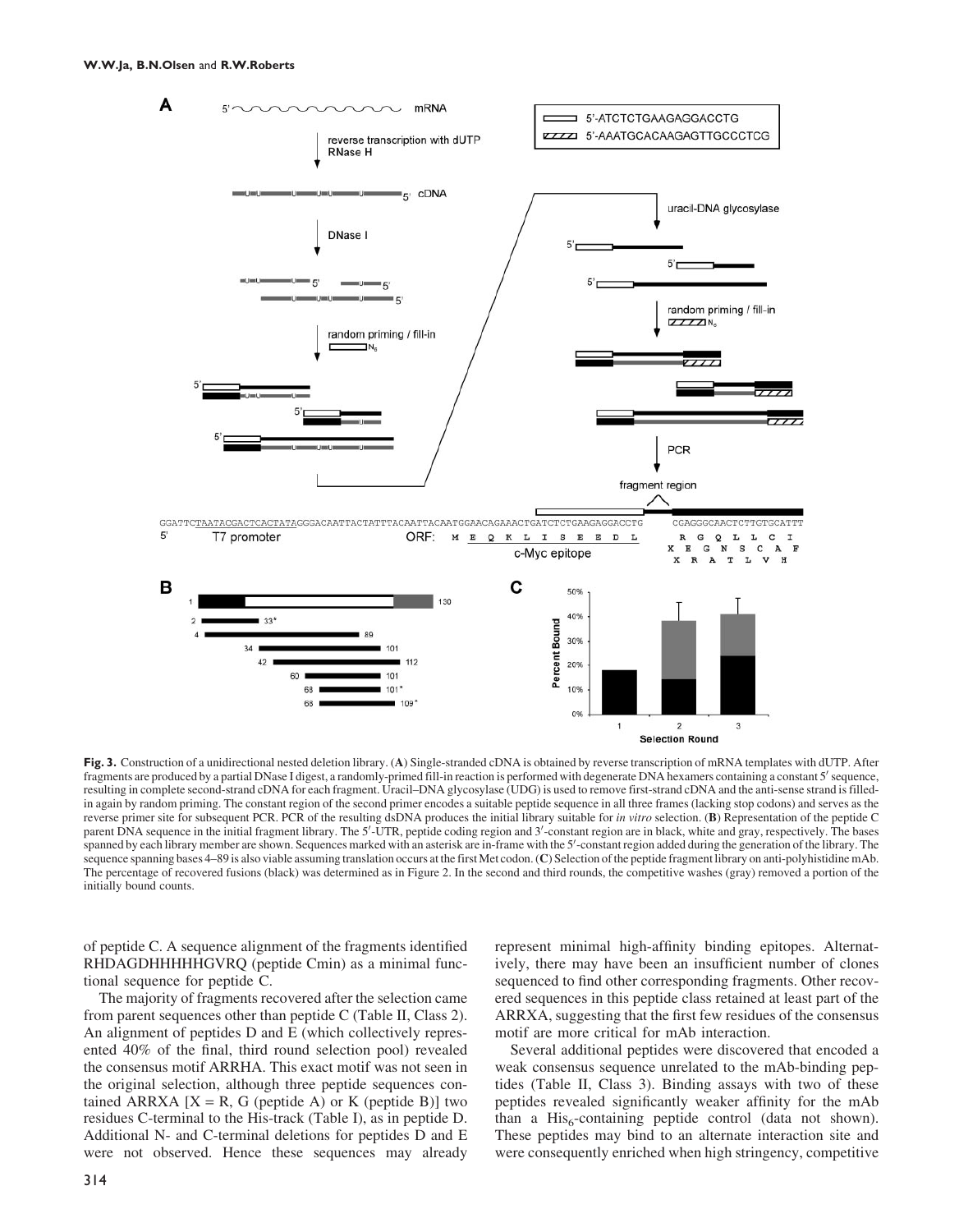

<sup>a</sup>Only the fragment domain of the peptides is shown. Class 1 peptides are derived from peptide C (Table I) and the putative minimal active sequence is underlined. Class 2 sequences contain portions of the ARRXA motif. Conserved residues are in bold. Sequences derived fr[om pare](http://)nt peptides A and B, as well as new peptides D, E and F, are labeled. The  $\dot{C}$ -terminal RGO in the sequence derived from peptide A is encoded by part of the 3'-constant region. Class 3 peptide sequences were aligned using CLUSTALW (http:// npsa-pbil.ibcp.fr) with key residues (bold) determined automatically. Clone frequency (out of 20) is shown and differing residues are italicized as described in Table I. Peptide sequences translated from alternate start codons are marked with an asterisk.

washes were introduced for the last rounds of selection. Site-specific, competitive washes (e.g. with poly-L-histidine) would result in the enrichment of peptides with higher affinity for the antigen-binding region, as well as of peptides with any affinity for other sites.

#### Immunoprecipitation of selected peptides

Selected clones were qualitatively assessed for binding by immunoprecipitation with the anti-polyhistidine mAb.  $35S$ -Met-labeled peptides were assayed directly from the in vitro translation reactions. The selected peptides demonstrated significantly increased binding compared with a C-terminal  $His<sub>6</sub>$ tagged peptide control (Figure 4). Non-specific binding was shown to be minimal with a c-Myc epitope control peptide. The fragment-selected peptides and the Myc control were immunoprecipitated with the 9E10 anti-c-Myc mAb to confirm that they were correctly translated (data not shown).

#### Kinetics by surface plasmon resonance

Various peptides from the fragment selection were synthesized or expressed for kinetic analysis by surface plasmon resonance (SPR). In an SPR experiment, one binding partner (the ligand) is immobilized on a sensor chip while the other reactant (the analyte) is in solution. Binding of the analyte to the ligand is observed as a refractive index change on the sensor chip surface and is measured in real time in resonance units (RU). Biotinylated ligands were immobilized on streptavidin sensor chips for the SPR analyses.

Absolute and relative binding constants obtained from mAb interactions with immobilized antigens are unreliable owing to the effects of rebinding and bivalency (Nieba et al., 1996). To avoid these problems, Fab was prepared from antipolyhistidine mAb and used as the analyte. Using the peptides as the immobilized ligands and Fab as the analyte ensured fair comparisons between the kinetics measurements, avoiding bias in protein quantitation since all Fab concentrations were prepared from a single stock solution. Kinetic parameters were



Fig. 4. Binding of *in vitro* translated peptides to anti-polyhistidine mAb. Free,  $35$ S-labeled peptides were assayed for binding directly from the translation reactions. Relative binding is shown as a fold-change versus the  $His<sub>6</sub>$  sequence. Peptide sequences are given in Tables I and II. Myc is a peptide encoded by the constant regions of the fragment library primers with only an arginine residue in between. The His<sub>6</sub> control sequence encoded a 31-mer peptide with a C-terminal  $His<sub>6</sub> tag.$ 

determined using a simple 1:1 bimolecular interaction model (Table III).

The assayed peptides could be categorized by their dissociation rates from the Fab (Figure 5). The cited epitope,  $His<sub>6</sub>$ , bound weakest to the Fab; the  $His<sub>6</sub>$  peptide and the  $His<sub>6</sub>$ -tagged protein used in the original selection exhibited  $K<sub>D</sub>$  values of 0.6 and 3  $\mu$ M, respectively. Additional His residues (His<sub>10</sub>) peptide) increased the association rate 6-fold without changing the dissociation rate significantly. Peptides from the selection demonstrated  $K_{\text{D}}$  values of <75 nM,  $\sim$ 10- to 75-fold better than the control  $His<sub>6</sub>$  sequence, with increased affinities as a result of faster association (up to 5-fold) and considerably slower (6- to 21-fold) dissociation rates (Table III). Class 2 peptides with the ARRXA motif demonstrated the highest affinities, with  $\sim$ 3-fold slower dissociation rates compared with sequences derived from peptide C (Figure 5C). While the flanking residues on peptide Cmin contribute at least 1.6 kcal/mol to the binding free energy compared with the His<sub>6</sub> peptide, sequences with the ARRXA motif demonstrate 2.6 (peptide B) and 2.2 (peptide D) kcal/mol improvements. The contributions from these flanking residues is likely even greater, as these calculations do not account for any loss of binding free energy from having shorter  $( $6$ )$  stretches of His residues in the core site.

#### **Discussion**

During an *in vitro* selection experiment against a  $His<sub>6</sub>$ -tagged target protein immobilized using an anti-polyhistidine antibody, mAb-binding peptides were inadvertently enriched. The  $His<sub>6</sub>$ -tagged fusion protein was of high quality and purity (see Materials and methods) and was previously used in functional assays (Ja and Roberts, 2004). Additionally, the presence of the target protein was confirmed in the elutions from each selection round (data not shown). Hence the enrichment of peptides that bind the mAb was most likely due to the existence of short sequences that confer significantly higher affinity than a hexahistidine tag. A preclearing step that included the mAb may not have been totally effective in preventing the selection of antibody-specific peptides, as even the final selection round resulted in an incomplete,  $\sim$ 40% pull-down of the RNA– peptide fusions.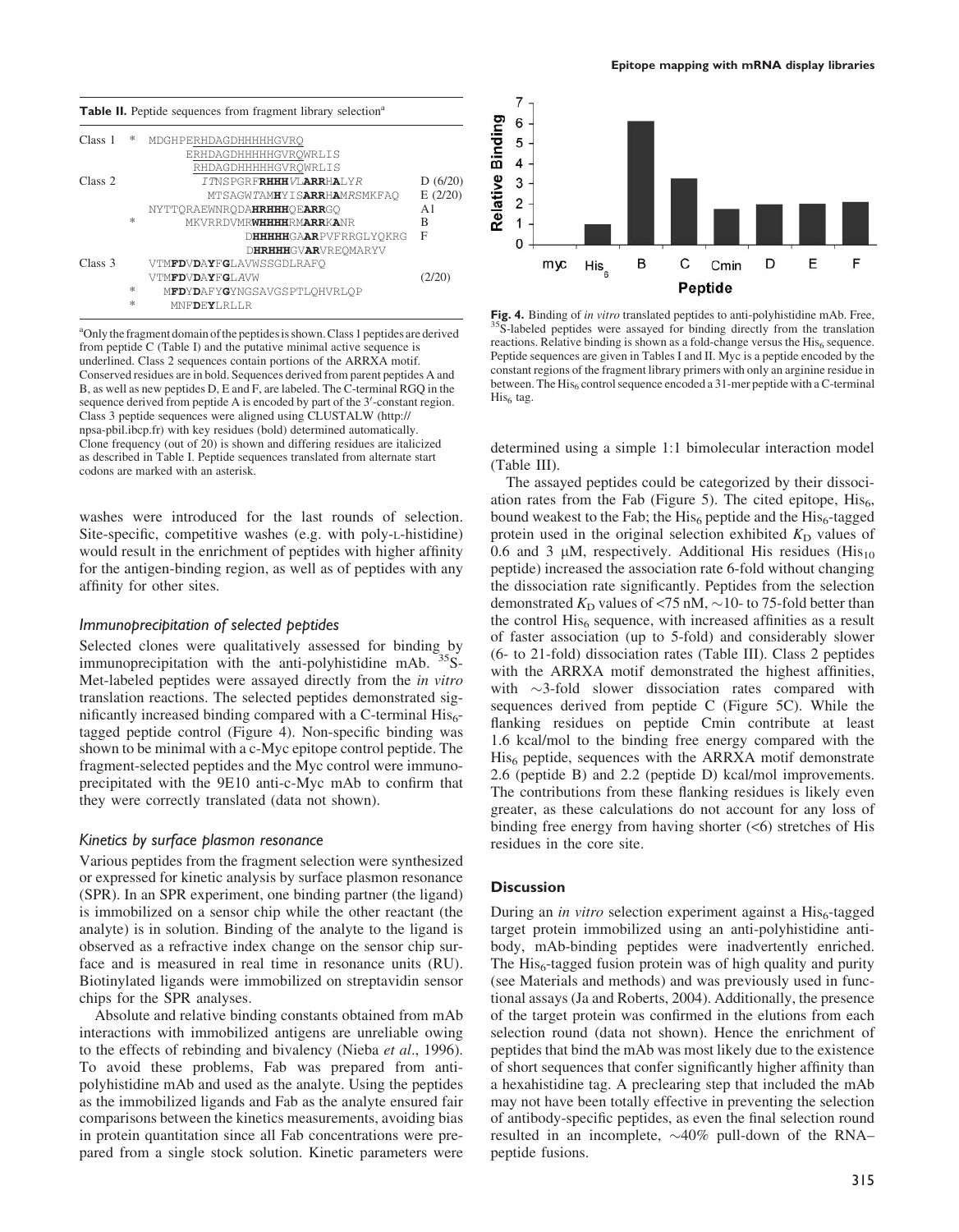|                  | Peptide sequence                 | $k_a$ (M <sup>-1</sup> s <sup>-1</sup> ) ( $\times$ 10 <sup>4</sup> ) | $k_d$ (s <sup>-1</sup> ) ( $\times$ 10 <sup>-2</sup> ) | $K_{\text{D}}$ (nM) |      | $\Delta G^{\circ}$ (kcal/mol) |
|------------------|----------------------------------|-----------------------------------------------------------------------|--------------------------------------------------------|---------------------|------|-------------------------------|
|                  | HHHHH-protein                    | 7.3                                                                   | 23.82                                                  | 3260                | 0.80 | $-7.5$                        |
|                  | HHHHHH                           | 9.9                                                                   | 5.78                                                   | 580                 | 0.72 | $-8.5$                        |
|                  | HHHHHHHHH                        | 62.4                                                                  | 6.56                                                   | 105                 | 1.19 | $-9.5$                        |
|                  | MDGHPERHDAGDHHHHHGVRO            | 11.8                                                                  | 0.85                                                   | 72                  | 1.28 | $-9.7$                        |
| $C_{\text{min}}$ | RHDAGDHHHHHGVRO                  | 21.5                                                                  | 0.82                                                   | 38                  | 1.19 | $-10.1$                       |
| C                | MDGHPERHDAGDHHHHHGVROWRLISTG-MBP | 52.5                                                                  | 0.97                                                   | 18.5                | 1.48 | $-10.5$                       |
| D                | NSPGRFRHHHVLARRHALYR             | 17.4                                                                  | 0.27                                                   | 15.5                | 0.77 | $-10.7$                       |
| B                | MKVRRDVMRWHHHHRMARRKANR-MBP      | 40.9                                                                  | 0.31                                                   | 7.6                 | 1.28 | $-11.1$                       |

**Table III.** Kinetic parameters for peptide interactions with Fab determined by surface plasmon resonance<sup>8</sup>

a SPR experiments monitored binding between immobilized peptides and purified Fab. On and off rates were determined by global fit analysis on CLAMP using a 1:1 bimolecular interaction model (Myszka and Morton, 1998).  $K<sub>D</sub>$  values were calculated from  $k_d/k_a$ . Synthetic peptides include a short, C-terminal biotin-containing sequence (not shown). Full-length peptides B and C were assayed as MBP fusion proteins.

Although the cited mAb epitope is hexahistidine, the recovered peptides surprisingly each contained a shorter (*<*5) stretch of consecutive His residues and a bias for Arg. Because His is clearly a key determinant in mAb recognition, we consider the selected peptides to be 'epitope-like' rather than mimotopes [linear peptides that mimic the binding mode of an epitope, a term previously reserved for distinct, alternative ligand structures (Stephen et al., 1995)]. The original immunogen used to develop the mAb was an N-terminal  $His<sub>6</sub>$ -tagged fusion protein of unknown sequence and identity (proprietary information, Sigma-Aldrich). Hence whether the regions flanking the His-tracks in the selected peptides have homology to the original immunogen cannot be determined. However, given the antigen sequence, the epitope (centering on the His<sub>6</sub> tag) clearly would have been recognized.

To characterize the mAb epitope better and demonstrate the feasibility of gene-fragment mRNA display, a nested deletion library was constructed from the final selection pool. A previously described protocol, directional random oligonucleotide primed (DROP) synthesis of cDNA (Hampson *et al.*, 1996), was modified to maintain as many viable library fragments as possible. Owing to the difficulty in obtaining a broad size distribution of sequences with degenerate oligos, DNase I was used for the random fragmentation of cDNA. DROP synthesis using a highly processive DNA polymerase, capable of potent strand displacement, yielded intact copies of the cDNA fragments while maintaining the sense strand (Figure 3A).

In vitro selection with the fragment library resulted in the identification of a 15-mer functional sequence (peptide Cmin: RHDAGDHHHHHGVRQ;  $K_D = 38$  nM) derived from the fulllength 35-mer, peptide C. Because the initial fragment library was produced from a pool dominated by peptide C, we expected to recover and identify numerous overlapping peptides that defined a minimal epitope for this sequence. Surprisingly, the majority of recovered sequences came from unknown parents. The enrichment of these peptides implies that these fragments were more highly favored after truncation. The flanking regions of the original peptides may have hindered access to the epitope by the mAb, suggesting that peptide length may be an important attribute in the fine-tuning of affinity and/or function. Alternatively, these particular sequences may have been negatively biased by the constant C-terminal peptide used in the original random peptide library. The three-frame constant sequence used in the fragment library construction increases the sensitivity of the selection when one of the translation frames causes negative bias. Additionally, a random distribution between the three translation frames in the selected peptides would indicate that the 3'-constant region does not affect functional selectability or bias RNA–peptide fusion formation. The six independent clones of peptide D, for example, had all three frames represented in the 3'-constant region (Table II and data not shown).

Based on the selected peptide sequences, two major protein interaction motifs were identified: a core epitope consisting of at least three consecutive His residues and a second interaction site encoded by the consensus motif, ARRXA. SPR experiments demonstrated a significant increase in the association rate of  $His_{10}$  compared with  $His_{6}$ , suggesting that additional His residues present a more accessible core interaction rather than slow dissociation by enhancing rebinding from multivalency effects. Only additional contacts, made by the addition of interacting residues such as the ARRXA motif, result in significantly slower dissociation rates. These flanking residues can contribute significantly to the binding free energy, at least 2.6 kcal/mol in the case of peptide B in comparison with  $His<sub>6</sub>$ , which assumes that the loss of two out of six histidines in the core has no effect. The two interaction cassettes we have identified here may be juxtaposed sites from the original fusion protein antigen.

Our results also highlight the importance of flanking residues outside of the two consensus motifs and their contribution to binding affinity with antibodies. Residues adjoining core amino acids in an epitope can substantially influence antibody binding, the effects of which can only be assessed through quantitative affinity measurements (Choulier et al., 2001; Coley et al., 2001). This is demonstrated in our experiments, where the rank order of binding in the immunoprecipitation assay did not entirely correspond with quantitative kinetic measurements. Epitope tags are often appended to proteins and used as molecular handles for detection, isolation and analysis of protein–protein interactions. Their functionality in this context, however, is highly variable. Tandem repeats of tags (e.g. the popular c-Myc or FLAG epitopes) have been used to ensure robust affinity and recognition by antisera (Nakajima and Yaoita, 1997; Hernan et al., 2000). By identifying longer functional peptides with appropriate flanking residues, high affinity can be maintained with less variability depending on the linker region and the protein to which the epitope is attached.

The fragment library selection resulted in a disproportionate number of peptides that did not contain an N-terminal deletion.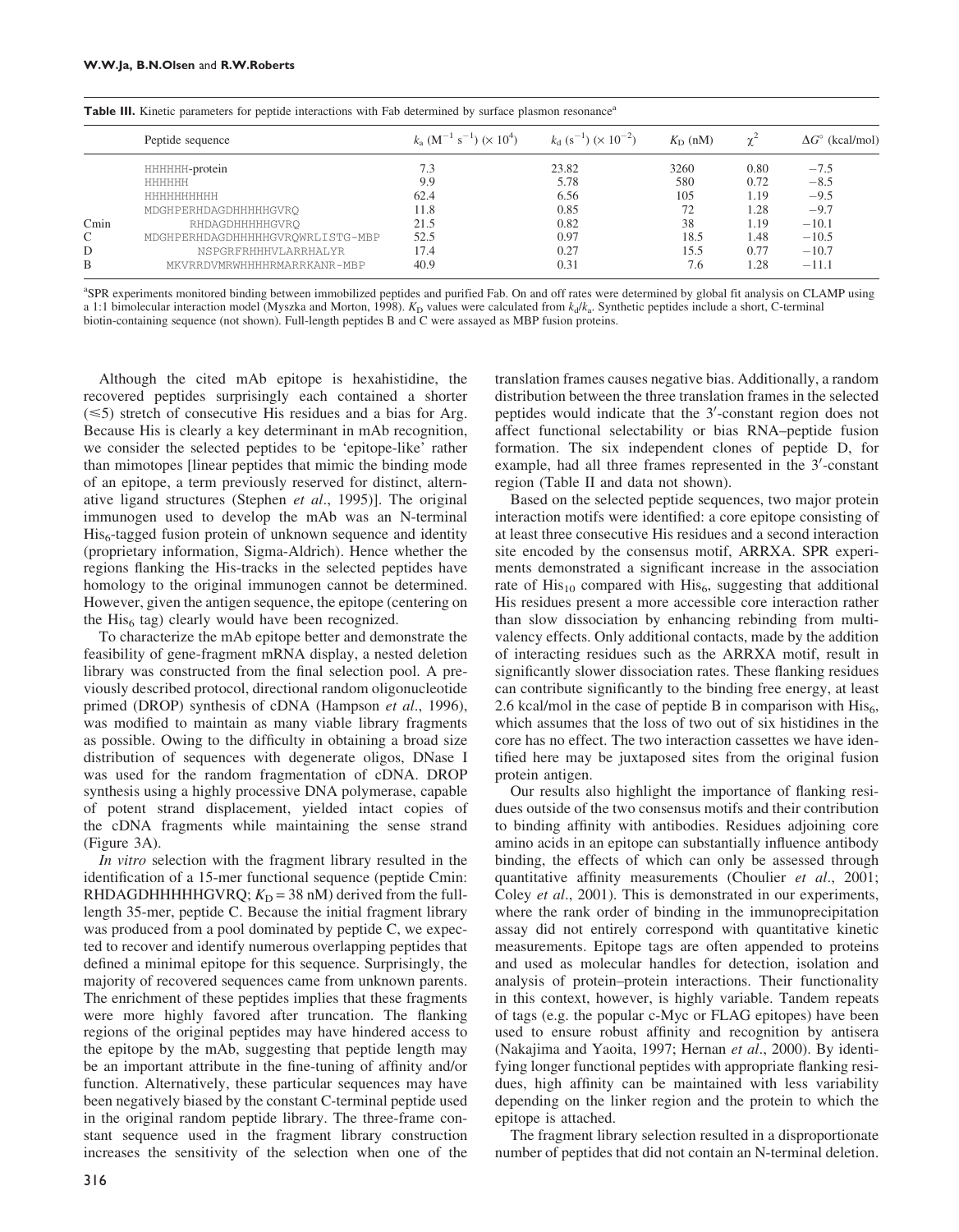

Fig. 5. Representative sensorgrams from SPR experiments. Purified antipolyhistidine Fab at concentrations corresponding to  $\sim$  0.5  $K_{\rm D}$  was injected over immobilized peptides or peptide-MBP fusions. Peptides fell into three categories describing  $(A)$  weak (His<sub>6</sub>, His<sub>10</sub> and His<sub>6</sub>-tagged blocking protein),  $(B)$ intermediate (peptide C-derived sequences) and (C) strong (sequences containing the ARRXA motif ) binding for the Fab. For comparison, sensorgrams were divided by the computed maximum signal. The Fab concentration for each injection is indicated.

Because of the 5'-UTR on the mRNA used to make the fragment library, more fragments containing the first start codon (with varying lengths of UTR sequence) were probably present in the initial fragment pool. 5'-UTR and/or promoter sequences most likely do not hinder the fragment selection process, as ribosome scanning can initiate translation at the correct start codon, regardless of which frame was amplified. This was seen in several of the selected fragment sequences (Table II). This

property increases the number of viable (i.e. translatable) templates, but introduces some bias favoring intact N-terminal sequences.

Although not utilized in this experiment, the c-Myc tag introduced in the fragmentation library can be used to generate and purify a fragment library enriched with in-frame sequences. Although the tag is at the N-terminus of the library, in general RNA–peptide fusions will form only when the ribosome can translate most of the sequence and reach the end of the mRNA (unpublished results). Hence only sequences that lack stop codons (and therefore are most likely in-frame) will form fusions and be purified and amplified after a Myc-epitope pre-selection. Another improvement to the protocol includes using Exonuclease I to remove excess degenerate primers during DROP synthesis, preventing the amplification of sequences without 'inserts,' as DNA size fractionation by agarose gel is not completely effective in removing these smaller fragments (data not shown).

The ability to access high-complexity libraries is a great advantage for mRNA display over other selection systems. Library construction methods that involve PCR and DNA reassembly are better suited for the mRNA display format, thereby avoiding cloning steps that are required in techniques such as phage display. A comparative study on epitope mapping using random 6-mer and 15-mer peptide phage display libraries successfully identified consensus motifs for only two of the four mAbs examined (Fack et al., 1997). For one of the mapped mAbs, the random peptide selection succeeded only with the 6-mer library, identifying a short consensus motif that was not discovered with the 15-mer library, which the authors attributed to a statistical lack of representation. In contrast, an mRNA display selection with a random 27-mer library identified epitope-like consensus motifs for the anti-c-Myc antibody, 9E10 (Baggio et al., 2002). The complete, 10-mer wild-type epitope was also selected from the library. The selection revealed the core determinants and some of the allowed flanking residues for mAb interaction. By using highcomplexity, long peptide libraries, mRNA display selections can identify extremely rare sequences such as discontinuous or conformational epitopes, as well as novel mimotopes. The fulllength consensus peptide,  $H_m-X_2-ARRXA$ , found here, for example, may not have been identified with more traditional  $X_6$  or  $X_{10}$  phage display libraries.

While selection with biological libraries is an inexpensive and technically straightforward approach for epitope mapping, synthetic combinatorial libraries (SCLs) offer an alternative method for generating peptide ligands (Houghten et al., 1992; Pinilla et al., 1994a). Screens of mixture-based SCLs have resulted in the delineation of linear and discontinuous epitopes a priori (Geysen et al., 1986; Pinilla et al., 1993; 1994b). In these experiments, peptide SCLs are composed of mixtures containing positions defined with a specific amino acid while the remaining positions contain mixtures of residues. Various libraries are screened to determine the most active amino acids at each position of a peptide sequence. The optimal residues can be determined in parallel ('positional scanning' approach; Pinilla et al., 1994a) or iteratively, where each subsequent library is synthesized to expand on the most active libraries determined in the previous screen (Houghten *et al.*, 1992). The construction of SCLs can be very specifically controlled and library members can be screened free in solution, avoiding any bias from a fusion partner.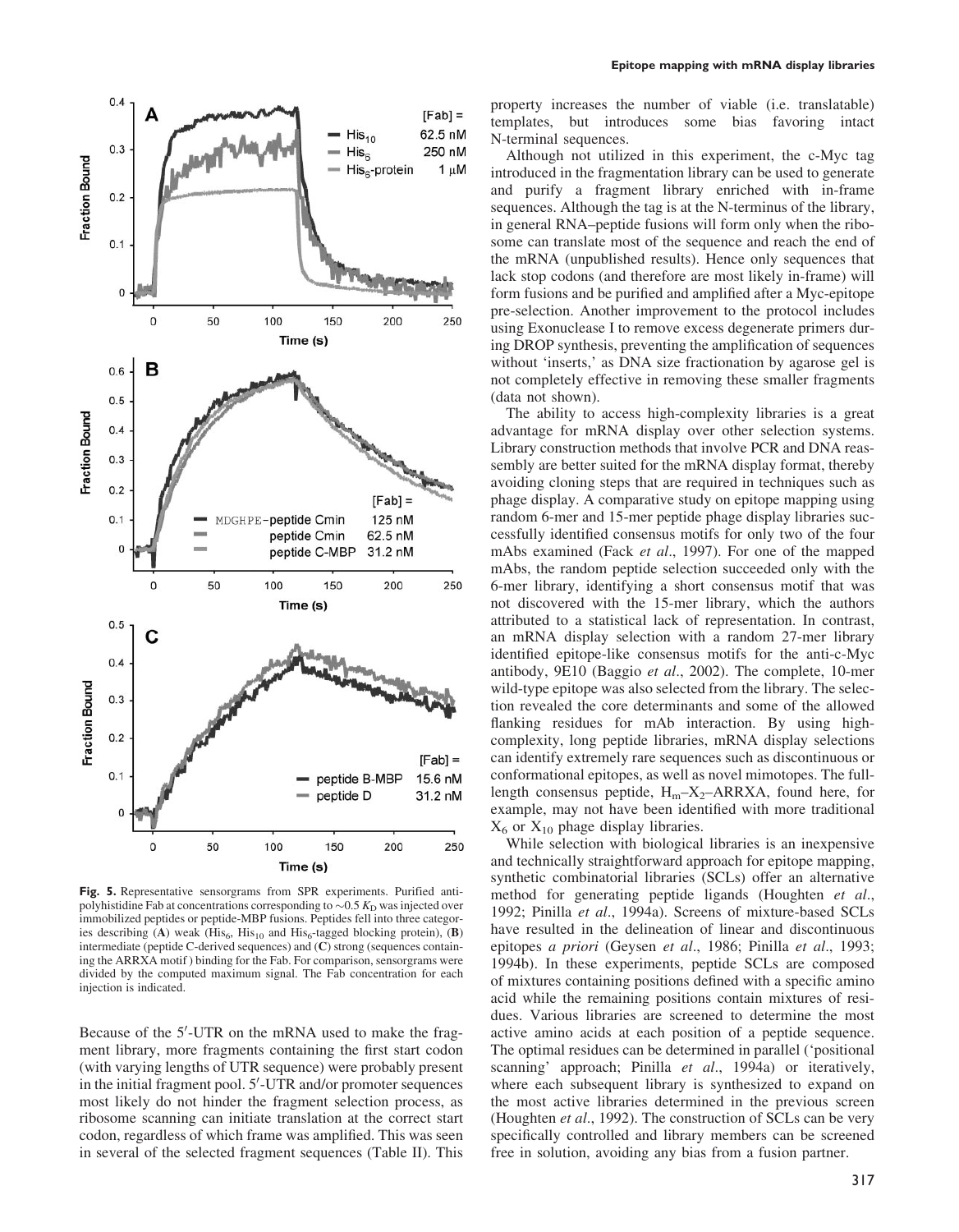While selection methods employ an amplification step for the enrichment of functional library members, individual peptides in an SCL must exist at sufficient concentrations for producing a signal (e.g. through ELISA screens). As the library size increases, the concentration of individual peptides decreases significantly. Additionally, these larger libraries exponentially increase the deconvolution step (e.g. with positional scanning SCLs) after a screen because individual peptides made up of combinations of the optimal amino acids at each position in a library need to be synthesized and analyzed. The interdependence of individually determined optimal amino acids at each position may cause significant deviations from the optimum full-length peptide sequence. This contrasts greatly from peptide selections where complete peptide information is generated by DNA sequencing and each library member is presumably active for binding and already optimized in the context of other positions. These problems may not be significant in epitope mapping experiments, however, as most antibodies recognize linear epitopes composed of less than six residues. While SCLs seem appropriate for generating short peptide ligands, biological libraries can easily search hexamer libraries, with techniques such as mRNA and ribosome display permitting exhaustive searches of decapeptide libraries.

Owing to the higher efficiency of synthesizing the nested deletion library completely *in vitro*, the fragment library construction described here maintains a higher number of unique sequences, in contrast to DNA libraries produced by enzymatic ligation and cloning, which are limited by in vivo transformation efficiencies. Additionally, the library construction method we used is unidirectional for all amplified sequences so that the sense orientation is maintained and only the minimal twothirds of the fragments are non-viable due to frameshifts. This protocol produces a well-distributed library and is technically less challenging as the random oligonucleotide priming is used only to 'copy' the cDNA fragments produced by DNase digestion and need not be optimized for generating a fragment distribution. mRNA display with fragment libraries combines the ease and versatility of working with cDNA in vitro with the benefits of expression cloning. The method permits the minimization of functional domains, as well as the isolation of optimal binding contexts through the removal of negativeacting flanking regions. Although the technique may not be sufficiently processive for the fine mapping of short peptide sequences, it should be highly applicable for constructing cDNA or tissue-specific expression libraries and the subsequent determination of minimal binding domains and novel protein–protein interactions.

#### Acknowledgements

We thank Dr David S.Waugh (National Cancer Institute at Frederick) for the pDW363 in vivo biotinylation vector, Professor Pamela J.Bjorkman and Anthony M.Giannetti for time and support on the Biacore 2000, William Hunter (Biacore, Piscataway, NJ) for technical advice on SPR, Cindy I.Chen and Christopher T.Balmaseda for preparative and technical assistance with library construction and protein purification and Professor David G.Myszka (University of Utah) for generously providing the kinetic analysis software, Scrubber and CLAMP. We greatly appreciate Dr Yuri Peterson (Duke University) for suggestions on the paper. We are indebted to Dr Ian N.Hampson (St Mary's Hospital, Manchester, UK) for valuable discussions and technical expertise on random priming and the synthesis of the fragment library. This work was supported by grants from the NIH (RO1 GM 60416) and the Beckman Foundation to R.W.R. W.W.J. was supported in part by a DOD National Defense and Engineering Graduate Fellowship.

#### References

- Baggio,R. et al. (2002) J. Mol. Recog., 15, 126–134.
- Boder,E.T. and Wittrup,K.D. (1997) Nat. Biotechnol., 15, 553–557.
- Boder,E.T. and Wittrup,K.D. (1998) Biotechnol. Prog., 14, 55–62.
- Choulier,L., Laune,D., Orfanoudakis,G., Wlad,H., Janson,J.-C., Granier,C. and Altschuh,D. (2001) J. Immunol. Methods, 249, 253–264.
- Christmann,A., Wentzel,A., Meyer,C., Meyers,G. and Kolmar,H. (2001) J. Immunol. Methods, 257, 163–173.
- Coley,A.M., Campanale,N.V., Casey,J.L., Hodder,A.N., Crewther,P.E., Anders, R.F., Tilley, L.M. and Foley, M. (2001) Protein Eng., 14, 691-698.
- Ellington,A. and Pollard,J.D.,Jr (2001) In Ausubel,F.M., Brent,R., Kingston,R.E., Moore,D.D., Seidman,J.G., Smith,J.A. and Struhl,K. (eds) Current Protocols in Molecular Biology. Wiley, Hoboken, NJ, Unit 2.12.
- Fack,F., Hügle-Dörr,B., Song,D., Queitsch,I., Petersen,G. and Bautz,E.K.F. (1997) J. Immunol. Methods, 206, 43–52.
- Frank,R. (1992) Tetrahedron, 48, 9217–9232.
- Frank,R. and Overwin,H. (1996) Methods Mol. Biol, 66, 149–169.
- Frohlich,M.W. and Parker,D.S. (2001) Biotechniques, 30, 264–266.
- Georgiou,G., Stathopoulos,C., Daugherty,P.S., Nayak,A.R., Iverson,B.L. and Curtiss,R.,III (1997) Nat. Biotechnol., 15, 29–34.
- Geysen, H.M., Meloen, R.H. and Barteling, S.J. (1984) Proc. Natl Acad. Sci. USA, 81, 3998–4002.
- Geysen,H.M., Rodda,S.J. and Mason,T.J. (1986) Mol. Immunol., 23, 709–715.
- Gupta,S., Arora,K., Sampath,A., Khurana,S., Singh,S.S., Gupta,A. and Chaudhary,V.K. (1999) Biotechniques, 27, 328–330, 332–334.
- Hamilton, S.C., Farchaus, J.W. and Davis, M.C. (2001) Biotechniques, 31, 370–376, 378–380, 382–383.
- Hammond,P.W., Alpin,J., Rise,C.E., Wright,M. and Kreider,B.L. (2001) J. Biol. Chem., 276, 20898–20906.
- Hampson, I.N., Hampson, L. and Dexter, T.M. (1996) Nucleic Acids Res., 24, 4832–4835.
- Hanes, J. and Plückthun, A. (1997) Proc. Natl Acad. Sci. USA, 94, 4937-4942.
- He,M. and Taussig,M.J. (1997) Nucleic Acids Res., 25, 5132–5134.
- Henikoff,S. (1984) Gene, 28, 351–359.
- Hernan, R., Heuermann, K. and Brizzard, B. (2000) Biotechniques, 28, 789–793.
- Houghten,R.A., Appel,J.R., Blondelle,S.E., Cuervo,J.H., Dooley,C.T. and Pinilla,C. (1992) Biotechniques, 13, 412–421.
- Irving,M.B., Pan,O. and Scott,J.K. (2001) Curr. Opin. Chem. Biol., 5, 314–324. Ja,W.W. and Roberts,R.W. (2004) Biochemistry, 43, 9265–9275.
- Keefe,A.D. (2001) In Ausubel,F.M., Brent,R., Kingston,R.E., Moore,D.D.,
- Seidman, J.G., Smith, J.A. and Struhl, K. (eds), Current Protocols in Molecular Biology. Wiley, Hoboken, NJ, Unit 24.5.
- Kramer,A., Reineke,U., Dong,L., Hoffmann,B., Hoffmüller,U., Winkler,D., Volkmer-Engert,R. and Schneider-Mergener,J. (1999) J. Pept. Res., 54, 319–327.
- Kurz, M., Gu, K. and Lohse, P.A. (2000) Nucleic Acids Res., 28, e83.
- Kuwabara,I., Maruyama,H., Kamisue,S., Shima,M., Yoshioka,A. and Maruyama,I.N. (1999) J. Immunol. Methods, 224, 89–99.
- Lee, E., Linder, M.E. and Gilman, A.G. (1994) Methods Enzymol., 237, 146-164.
- Lenstra, J.A., Kusters, J.G. and van der Zeijst, B.A. (1990) Arch. Virol., 110, 1-24.
- Liu,R., Barrick,J.E., Szostak,J.W. and Roberts,R.W. (2000) Methods Enzymol.,
	- 318, 268–293.
- Mattheakis, L.C., Bhatt, R.R. and Dower, W.J. (1994) *Proc. Natl Acad. Sci. USA*, 91, 9022–9026.
- McPherson,M., Yang,Y., Hammond,P.W. and Kreider,B.L. (2002) Chem. Biol., 9, 691–698.
- Miceli, R.M., DeGraaf, M.E. and Fischer, H.D. (1994) J. Immunol. Methods, 167, 279–287.
- Milavetz,B. (1992) Nucleic Acids Res., 20, 3529–3530.
- Mullaney,B.P., Pallavicini,M.G. and Marks,J.D. (2001) Infect. Immun., 69, 6511–6514.
- Murthy, K.K., Shen, S.-H. and Banville, D. (1998) Biochem. Biophys. Res. Commun., 248, 69–74.
- Myszka, D.G. (2000) Methods Enzymol., 323, 325-340.
- Myszka, D.G. and Morton, T.A. (1998) Trends Biochem. Sci., 23, 149-150.
- Nakajima, K. and Yaoita, Y. (1997) Nucleic Acids Res., 25, 2231-2232.
- Nieba,L., Krebber,A. and Plückthun,A. (1996) Anal. Biochem., 234, 155-165.
- Parhami-Seren, B., Keel, T. and Reed, G.L. (1997) J. Mol. Biol., 271, 333-341.
- Pinilla,C., Appel,J.R. and Houghten,R.A. (1993) Gene, 128, 71–76.
- Pinilla,C., Appel,J.R., Blondelle,S.E., Dooley,C.T., Eichler,J., Ostresh,J.M. and Houghten,R.A. (1994a) Drug Dev. Res., 33, 133–145.

Pinilla, C., Appel, J.R. and Houghten, R.A. (1994b) Biochem. J., 301, 847-853.

Pues, H., Holz, B. and Weinhold, E. (1997) Nucleic Acids Res., 25, 1303-1304.

Reineke, U., Kramer, A. and Schneider-Mergener, J. (1999) Curr. Top. Microbiol. Immunol., 243, 23–36.